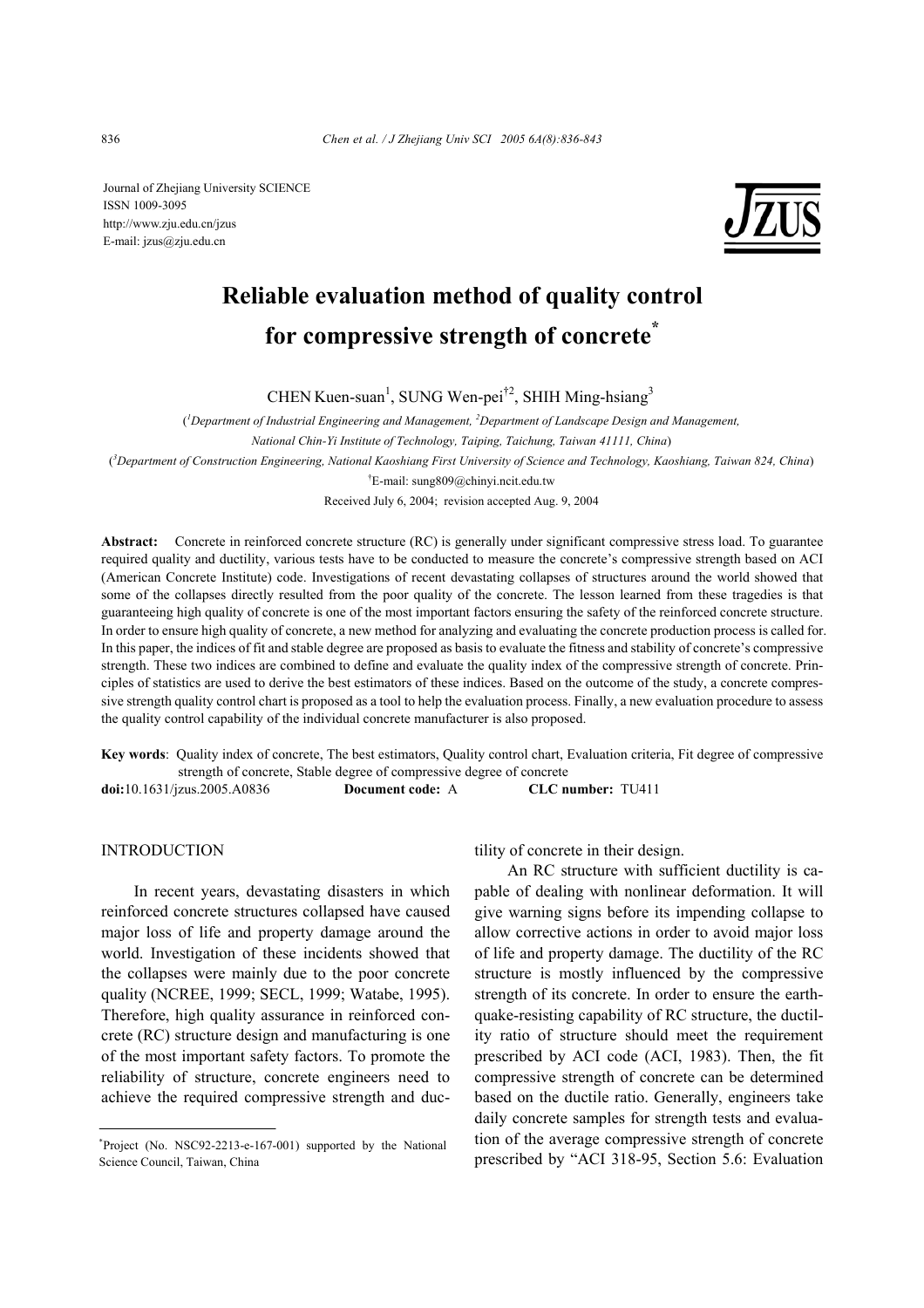and Acceptance of Concrete" (ACI, 1983). If the compressive strength of concrete greatly exceeds the specified strength, it will seriously affect the ductile ratio of the structure. On the other hand, if the deviation of compressive strength of concrete is over the limit, it causes imbalance to the ductile ratio of structure, and adversely influence the seismic capability of the structure. So statistical methods (PCA, 1970; Kane, 1986) are used to evaluate the manufacturing capacity and quality control of manufacturers, as prescribed by "ACI 318-95, Section 5.3". First, the standard deviation is decided by at least thirty successive sets of test results of dispensed concrete prescriptions, and then the average compressive strength requirement of concrete is imposed to identify the quality control capability of a manufacturer. In the process of construction, although the dispensed prescriptions of concrete are the same, some uncertain factors may cause imbalance to the deviation of compressive strength of concrete and affect the engineering quality and the required compressive intensity and ductility of the structure. It may even cause an unexpected structure collapse. Thus, the purpose of this research is to propose a procedure and a set of criteria to evaluate the concrete quality and control capability of the concrete manufacturing processes.

Currently, many effective evaluation methods have been proposed by well-known researchers (Kane, 1986; Chan *et al*., 1988; Chou and Owen, 1989; Boyles, 1991; 1994; Pearn *et al*., 1992; Cheng, 1994; Chen, 1998a; 1998b) in various manufacturing industries. Sung *et al*.(2001) proposed a method for the production and quality control capability of steelworks. Based on his method, this study developed an evaluation method for concrete based on two indices, one for the fitness and the other for the stability degree of the compressive strength of concrete. These two indices are used to measure the concrete quality, whether it meets both the target value and the smaller deviation. Furthermore, both indices are combined to define a new index, called the index of concrete quality to simultaneously evaluate the fitness and stability degree of concrete quality. This evaluation method can be used to evaluate an individual concrete manufacturer. If there are more than two concrete manufacturers, the evaluation method will need some modification. Modification is based on statistical

principles applied to derive the three estimators−probability density functions, expected values, and variance values. And the test of hypothesis is used to develop a quality control chart. These three estimators and quality control chart can then be used to objectively evaluate the quality of concrete from various concrete manufacturers. Also in this study, a new, convenient and useful evaluation procedure and a set of decision-making criteria are proposed for examining and comparing the production process and quality control capability of various concrete manufacturers. Based on the above proposed procedure and criteria, the principle for choosing the best manufacturer is established.

## QUALITY INDEX OF CONCRETE

Based on the conception of ACI 318-95 Section 5.6, the compressive strength values of tested concrete cylinder, using *X* as symbol, are impossibly the same. Thus, *X* is obviously a random variable. Too much or insufficient compressive strength of concrete, can both affect the structure quality. Thus, the difference between test values *X* and fit value of compressive strength of concrete *T* should be less than *d*, called the maximum allowed error value. The actual compressive strength of concrete should result in tolerance interval  $(L, U)$  in which the upper specification *U* is from *T* plus *d* ( $U=T+d$ ) and the lowest specification limit *L* is from *T* minus *d* ( $L = T - d$ ). Consequently, when the test value exceeds the upper limit specification *U* or below the lowest limit specification *L*, the quality of concrete does not meet the specified requirement.

If *X* follows normal distribution in which the mean value is  $\mu$  and variance value is  $\sigma^2$ , it denotes as  $X \sim N(\mu, \sigma^2)$ . When the mean value  $\mu$  is closer to the fit value of compressive strength of concrete *T*, it indicates that the fit degree of compressive strength of concrete is higher. The index of fit degree of compressive strength of concrete is defined as follows:

$$
E_{if} = (\mu - T)/d \tag{1}
$$

 $E_i \geq 0$  ( $\mu \geq T$ ) shows that the average compressive strength of concrete is greater than the fit value *T*  based on the definition of index  $E_{if}$ . Contrarily,  $E_{if}$ <0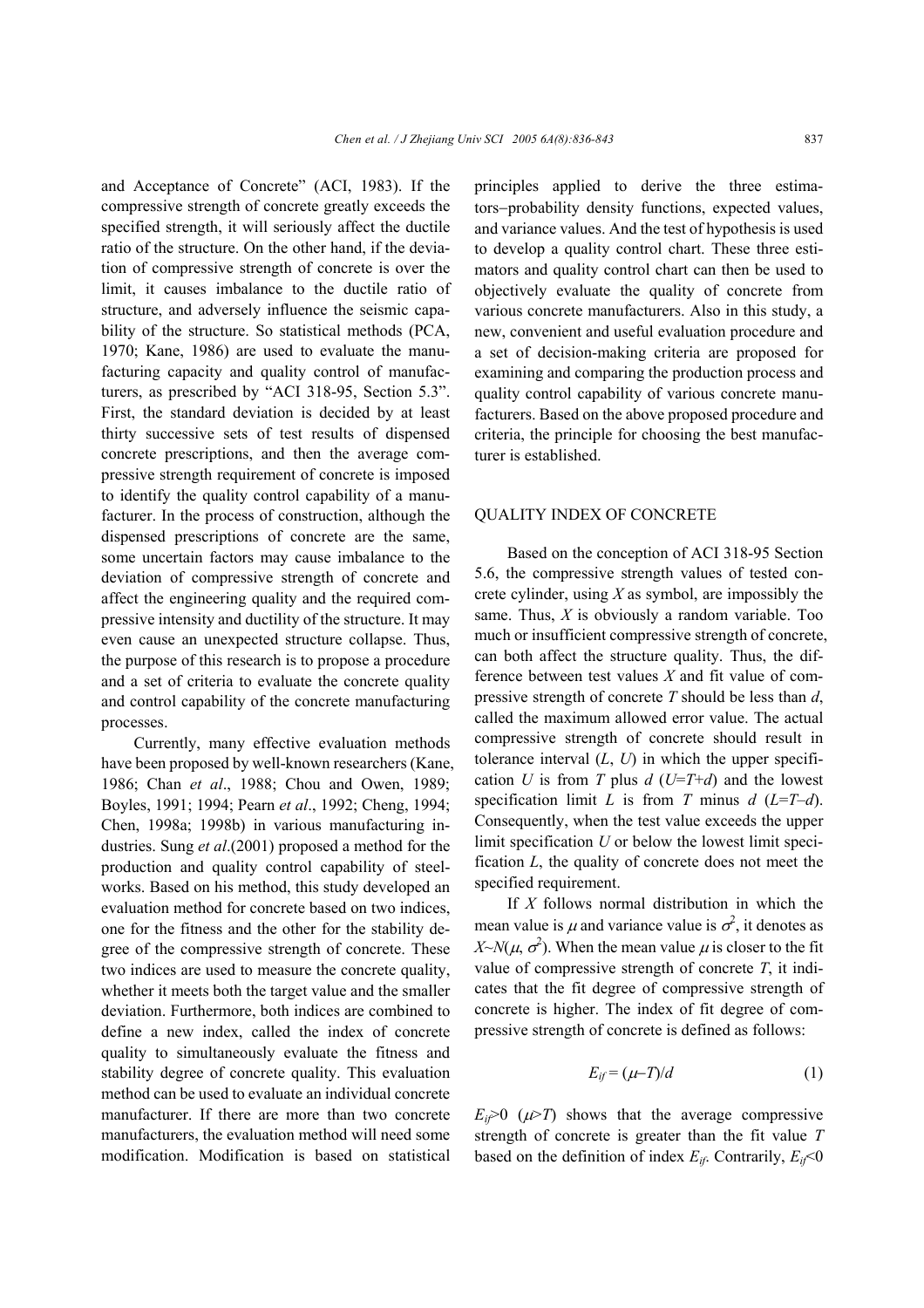$(\mu \leq T)$  indicates that the average compressive strength of concrete is smaller than the fit value *T.* The quality control engineer of a concrete manufacturer should improve the quality of concrete in accordance with the values of  $E_{if}$ . If the  $\mu$  values approach the fit value. it means that the fit degree is higher. Consequently, the square of the  $E_{if}$  symbol  $(E_{if}^2)$  is used to evaluate the fit degree of the compressive strength of concrete. For the variance value  $\sigma^2$ , lesser value of  $\sigma^2$  indicates stabler quality of concrete. By means of the relationship of actual test distribution and tolerance interval, the index of stable degree of compressive strength of concrete can be defined as follows:

$$
E_{is} = \sigma/d \tag{2}
$$

According to the numerator of  $E_{is}$  being  $\sigma$  and the denominator *d* being a constant value, lesser *Eis* indicates that the variance value  $\sigma^2$  is small. Thus, the stability degree of compressive strength of concrete is higher. When values of index *Eis* are 1, 1/2 and 1/3 under condition of  $\mu = T$ , the probability rates of tallied specification  $p\%$  of actually tested compressive strength of concrete exceeding the uppermost and lowest specification limit is 31.73%, 4.56% and 0.27%. Obviously, lesser *Eis* indicates stable quality of compressive strength of concrete and higher rate of tallied specification *p*%.

In this paper, the index, proposed by Chan and Owen (1989), is used and modified as a concrete quality index. This index as well as the indices for the fit and stable degree of compressive strength of concrete is joined as a single index to evaluate the production process capability. The index is as follows:

$$
E_Q = \frac{d}{\sqrt{\sigma^2 + (\mu - T)^2}}
$$
(3)

Actually during  $E_Q = [(E_{is})^2 + (E_{if})^2]^{-1/2}$ , when  $E_Q$  is large, the two indices  $E_{if}$  and  $E_{is}$  are small, indicating that the concrete quality has qualifications of a fit and stable degree. Contrarily, a much smaller value of *EQ*, owing probably to the larger  $E_{if}$  value or  $E_{is}$  value, will show that the concrete quality is undesirable. Obviously, larger index  $E<sub>O</sub>$  indicates better concrete quality. Otherwise, the concrete quality is undesirable. When the difference between the test value and the

target value is smaller than the tolerance value *d*, the quality of concrete attains the required specification. Contrarily, the quality control of the concrete manufacturing process is not acceptable. Assuming that the rate of tallied specification *p*% can be calculated by  $F(U)$ − $F(L)$ , in which  $F(\cdot)$  is the cumulative function of the random variable *X*, on the assumption of normality, the relationship between the rate of tallied specification  $p\%$  and index  $E_Q$  can be expressed as follows:

$$
p\% = P(L \le X \le U \mid E_{ij} = 0) = P(-E_Q \le Z \le E_Q \mid \mu = T)
$$
  
=  $[\Phi(E_Q) - \Phi(-E_Q)] = 2\Phi(E_Q) - 1$  (4)

where, *Z* is the standard normal distribution;  $\Phi$  is the cumulative function of standard normal distribution.

Obviously, when the value of  $E<sub>O</sub>$  is larger, the rate of tallied specification *p*% is higher. On the other hand, when the value of  $E_Q$  is smaller, the rate of tallied specification  $p\%$  is lower. Although when the value of  $E_{if}$  is equal to "0", the one-to-one relation between the rate of tallied specification *p*% and index  $E_Q$  does not exist. However, when index  $E_Q$  is equal to constant  $c$ , the relationship between the index  $E<sub>O</sub>$  and the rate of tallied specification *p*% can be expressed as follows:

$$
p\% = \Phi\left(\frac{1 + \sqrt{1/c^2 - (\sigma/d)^2}}{(\sigma/d)}\right) + \Phi\left(\frac{1 - \sqrt{1/c^2 - (\sigma/d)^2}}{(\sigma/d)}\right) - 1 = \Phi\left(1/E_{is} + \sqrt{(c \times E_{is})^{-2} - 1}\right) + \Phi\left(1/E_{is} - \sqrt{(c \times E_{is})^{-2} - 1}\right) - 1
$$
(5)

where,  $E_{is} \leq c^{-1}$ .

When  $E_{is} = c^{-1} (\mu = T)$ , then  $p\% = 2 \Phi(E_Q) - 1$ . Generally, the rate of tallied specification  $p\%$  is not less than  $2\Phi(E_0)$ –1 ( $p\% \geq 2\Phi(E_0)$ –1) for any real case of *c*≥1.

## ESTIMATORS OF INDICES

Let  $X_1, ..., X_n$ , be a random sample taken from the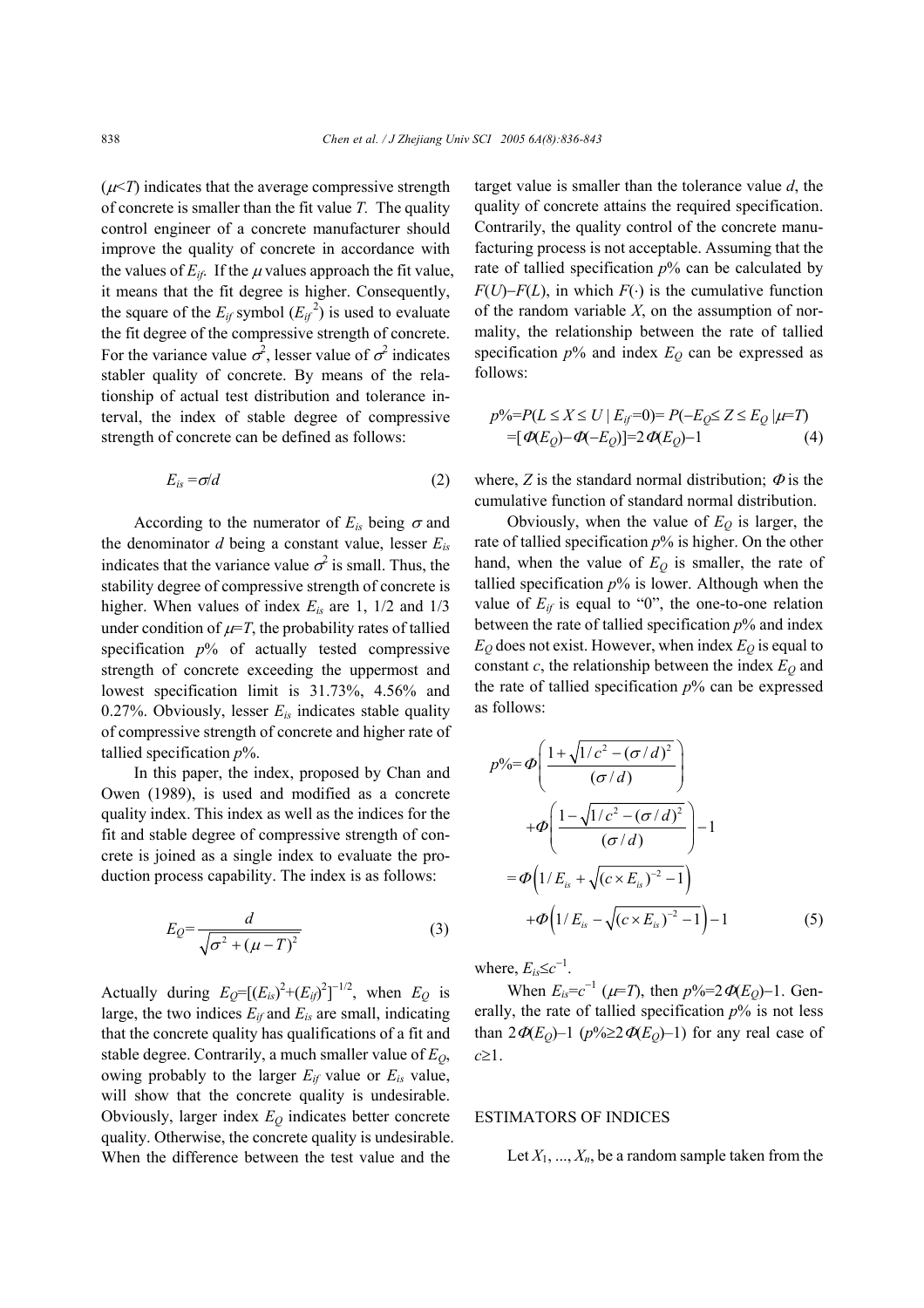test results. The symbols of *n*,  $\overline{X} = n^{-1}$ 1 *n*  $\sum_{i=1}^{I}$ *X*  $\left(\sum_{i=1}^n X_i\right)$  and

 $S^2 = (n-1)^{-1} \sum_{i=1}^{n} (X_i - \overline{X})^2$ 1  $\sum_{i=1}^{n} (X_i - \overline{X})^2$ ,  $\sum_{i=1}^{N}$  $X_{i}-\overline{X}$  $\sum_{i=1}^{\infty} (X_i - \overline{X})^2$ , denoting respectively

sample size, sample mean and sample variance, are used to evaluate mean  $\mu$  and variance  $\sigma^2$ . The unbiased estimators of  $E_{is}$ ,  $E_{if}$  and  $E_O$ , quoted and modified from Cheng (1994-95) can be expressed as follows:

$$
\hat{E}_{if} = (\bar{X} - T)/d \tag{6}
$$

$$
\hat{E}_{is} = S/(dc_4) \tag{7}
$$

$$
\hat{E}_{Q} = \frac{d}{\sqrt{S_n^2 + (\overline{X} - T)^2}}\tag{8}
$$

where,  $c_4 = \sqrt{2/(n-1)} \prod_{n/2}^{n/2} |I(n-1)/2|$  is a function of *n* (Montgomery, 1985),  $S_n^2 = (n-1)S^2/n$ .

Table 1 lists various  $c_4$  values and corresponding values of sample size *n*.

**Table 1** *c***4 values and corresponding values of sample size**  *n*

| n | c <sub>4</sub> | n  | c <sub>4</sub> | n  | $c_4$  | n  | $c_4$  |
|---|----------------|----|----------------|----|--------|----|--------|
| 2 | 0.7979         | 8  | 0.9650         | 14 | 0.9810 | 20 | 0.9869 |
| 3 | 0.8862         | 9  | 0.9693         | 15 | 0.9823 | 21 | 0.9876 |
| 4 | 0.9213         | 10 | 0.9727         | 16 | 0.9835 | 22 | 0.9882 |
| 5 | 0.9400         |    | 0.9754         | 17 | 0.9845 | 23 | 0.9887 |
| 6 | 0.9515         | 12 | 0.9776         | 18 | 0.9854 | 24 | 0.9892 |
|   | 0.9594         | 13 | 0.9794         | 19 | 0.9862 | 25 | 0.9896 |

Remark:  $c_4 \approx 4(n-1)/(4n-3)$  for *n* > 25

Obviously,  $(n-1)\{[c_4 \hat{E}_{is}]/E_{is}\}^2$  is statistically chi-square distribution with *n*−1 degree of freedom based on the assumption of normality. The  $\hat{E}_{if}$ , obeying the mean value, is  $E_{if}$ , and the variance value is  $(E_{is})^2/n$ , based on the normal distribution. The quantity  $(\hat{E}_0 \times E_{is})^{-2}$  obeys non-central chi-square distribution with *n* degree of freedom and non-centrality parameter  $n(E_{if}/E_{is})^2$ . Similarly, the quantity  $(\hat{E}_{\rho}/E_{\rho})^{-2}$  is approximately distributed as central  $\{\chi^2_\nu/\nu\}$  (Boyles, 1991), where

$$
v = \frac{n(1 + \lambda^2)^2}{1 + 2\lambda^2}, \ \lambda = \frac{E_{if}}{E_{is}}
$$
 (9)

Actually, each of the two unbiased estimators  $\hat{E}_{if}$  and  $\hat{E}_{is}$  has qualifications of a completely sufficient statistical quantity. Therefore, these two unbiased estimators are uniformly the minimum variance unbiased estimators (UMVUE) of *Eif* and *Eis*. The estimator  $\hat{E}_{\rho}$  is the maximum likelihood estimator (MLE) of *EQ*, known as the normal distribution of  $\overline{X}$ ,  $S_n^2$  and the maximum likelihood estimator of  $\mu$  and σ, respectively. Finally, the expected value of is expressed as follows:

$$
E(\hat{E}_Q) = \frac{1}{E_{is}} \sqrt{\frac{n}{2}} \sum_{j=0}^{\infty} \left( \frac{e^{-\lambda/2} (\lambda/2)^j}{j!} \frac{\Gamma[j + (n-1)/2]}{\Gamma[j + n/2]} \right)
$$
(10)

The variances of these three estimators are derived as follows:

$$
\text{Var}(\hat{E}_{ij}) = \left(\frac{1}{n}\right) (E_{is})^2 \tag{11}
$$

$$
Var(\hat{E}_{is}) = \left(\frac{1 - c_4^2}{c_4^2}\right) (E_{is})^2
$$
 (12)

$$
Var(\hat{E}_Q) = E(\hat{E}_Q)^2 - E^2(\hat{E}_Q)
$$
\n(13)

where,

$$
E(\hat{E}_Q)^2 = \frac{1}{E_{is}^2} \frac{n}{2} \sum_{j=0}^{\infty} \left( \frac{e^{-\lambda/2} (\lambda/2)^j}{j!} \frac{2}{n+2j-2} \right)
$$
(14)

Eqs.(11), (12) and (13) show that the variances of these three estimators are affected by the stable degree (*Eis*), indicating that the higher the stable degree of compressive strength of concrete, the smaller the variances of the three estimators. On condition that  $E_{is}$  is a constant, the more the number of samples (*n*), the lesser the variances of the three estimators.

# EVALUATION CRITERIA FOR THE CONCRETE **QUALITY**

The index  $E_Q$  is an excellent tool for evaluating the quality of concrete. If the index  $E<sub>O</sub>$  is large enough, it indicates that the concrete manufacturer has qualifications for high-level production capability. On the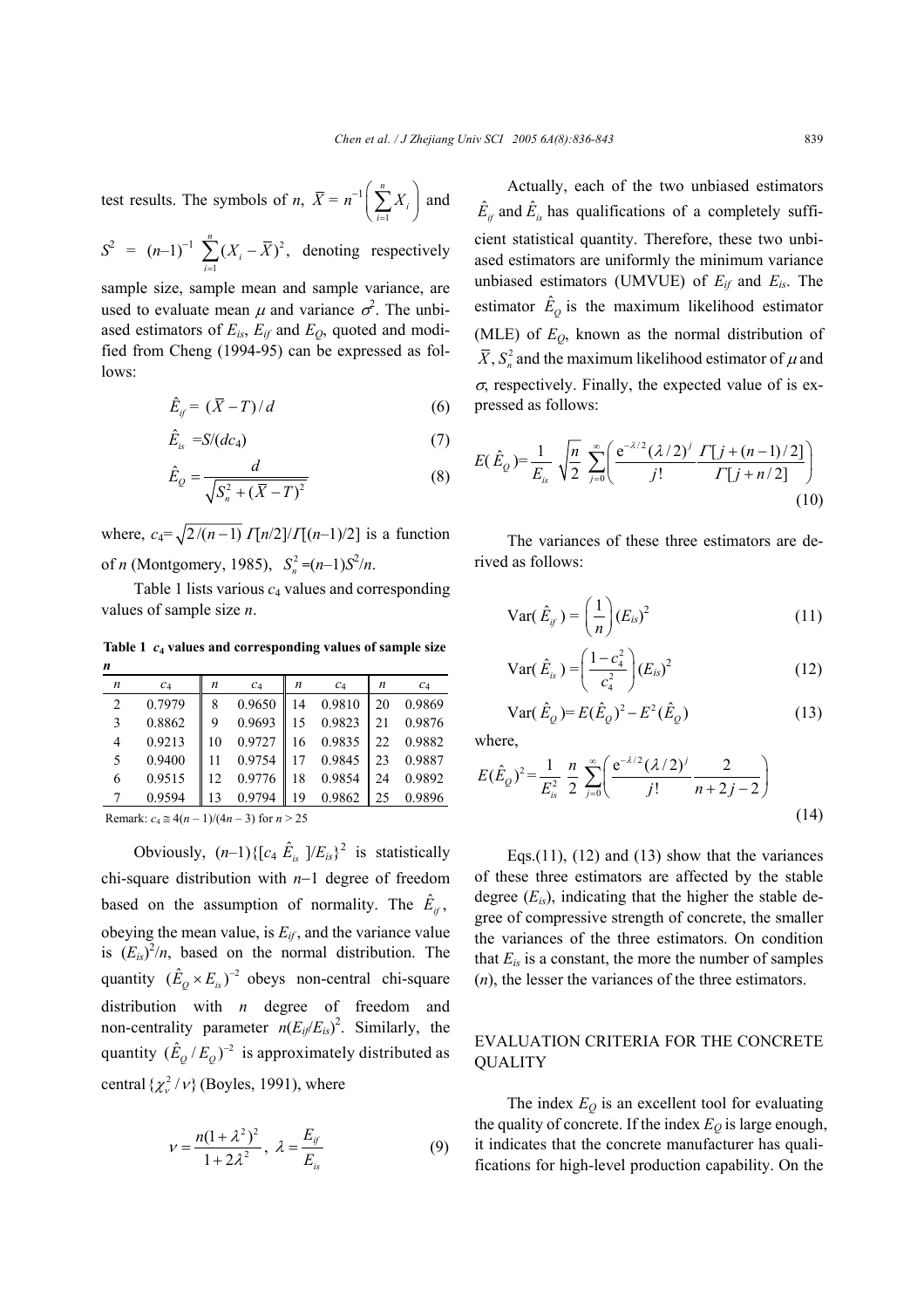other hand, if the index  $E_Q$  is small, quality control capability does not attain the requirement. However, Cheng (1994-95) pointed out that the parameters of production process are unknown. Thus, the estimated values should be obtained by means of sampling. Unfortunately, using estimated values as indices to judge the production capability may not be objective because that there may be errors existing in the sampling. Therefore, the best formulas of these three estimators, derived in this paper, are used via statistically examining hypothesis to evaluate the compressive strength of concrete for concrete manufacturers. In other words, this evaluation method is used to judge whether or not the concrete quality meets the required tolerance specification for the compressive strength.

## **Determination of critical value of quality**

Assuming the minimum requirement for the compressive strength of concrete is  $E_0 > C$ , *C* is a parameter value that can be determined by actual conditions. The symbol *C* is the effective test requirement that can be reasonably defined by the contract and can be used to calculate the rate of unqualified *p*%. The concrete quality meets the requirement if  $E_Q$  is larger than  $C$ , and it does not meet the requirement if  $E_Q$  is less than or equal to *C*.

$$
H_0: E_Q \leq C
$$
  

$$
H_1: E_Q \geq C
$$

If  $H_1$ , the alternative hypothesis, is recognized as irrefutable, it represents that the compressive strength of concrete quality is fine. Otherwise, if  $H_0$ , the null hypothesis is true, it symbolizes that the quality of concrete is not good. The quality control engineer to evaluate the quality of concrete from the manufacturers can use these hypotheses. The appropriate quality control plan can then be mapped out to promote the engineering quality. Actually, the best estimator  $\hat{E}_{\rho}$  of index  $E_{Q}$  can be obtained via sampling and used as a test statistic to evaluate whether the compressive strength of concrete attains the required specification or not. Since the quantity  $(\hat{E}_Q / E_Q)^{-2}$  is approximately distributed as central  $\chi^2$  / v, the critical value  $C_0$  can be determined by the following

equation.

$$
P(\hat{E}_Q \ge C_0 | E_Q = C) = \alpha
$$
  
\n
$$
\Rightarrow P\left(\left(\frac{E_Q}{\hat{E}_Q}\right)^2 \le \left(\frac{E_Q}{C_0}\right)^2 | EQ = C\right) = \alpha
$$
  
\n
$$
\Rightarrow P\left(\chi_v^2 \le \nu \times \left(\frac{C}{C_0}\right)\right) = \alpha
$$
  
\n
$$
\Rightarrow \nu \times \left(\frac{C}{C_0}\right)^2 = \chi_{\hat{v}, \alpha}^2
$$
  
\n
$$
\Rightarrow C_0 = \frac{\sqrt{\nu C}}{\sqrt{\chi_{\hat{v}, \alpha}^2}}
$$
(15)

where,  $\alpha$  is the probability of rejecting a null hypothesis if the null hypothesis is true;  $\chi^2_{\hat{y}\alpha}$  is the  $\alpha$ upper percentile of chi-square distribution with *v* degrees of freedom.

The quantity  $\hat{v}$  is the maximum likelihood estimator (MLE) of *v* that can be expressed as follows:

$$
\overline{v} = \frac{n(1 + \hat{\lambda}^2)^2}{1 + 2\hat{\lambda}^2}, \ \hat{\lambda} = \frac{\hat{E}_{if}}{\hat{E}_{is}}
$$
(16)

Finally,  $\hat{E}_o = W$  is calculated. If  $W \geq C_0$ , the quality control capability of concrete is satisfactory. Contrarily, if  $W < C_0$ , it reveals that the quality control capability of the concrete manufacturer is not achieved.

## **Establishment of quality level control chart**

A fine engineering quality means not only strict supervision during the construction stage but also a satisfactorily evaluated production process of the concrete manufacturer at the initial stage. Therefore, the quality of concrete is the most important factor affecting the engineering quality. The method of statistical inspection is best only in helping the quality control engineer to judge the concrete quality of one concrete manufacturer. This method is based on the equation of  $E_Q = [(E_{is})^2 + (E_{if})^2]^{-1/2} \ge C_0$  to evaluate the quality of concrete. Nevertheless, it is unsuitable for judging and comparing the quality level of more than two concrete manufacturers at the same time. Thus,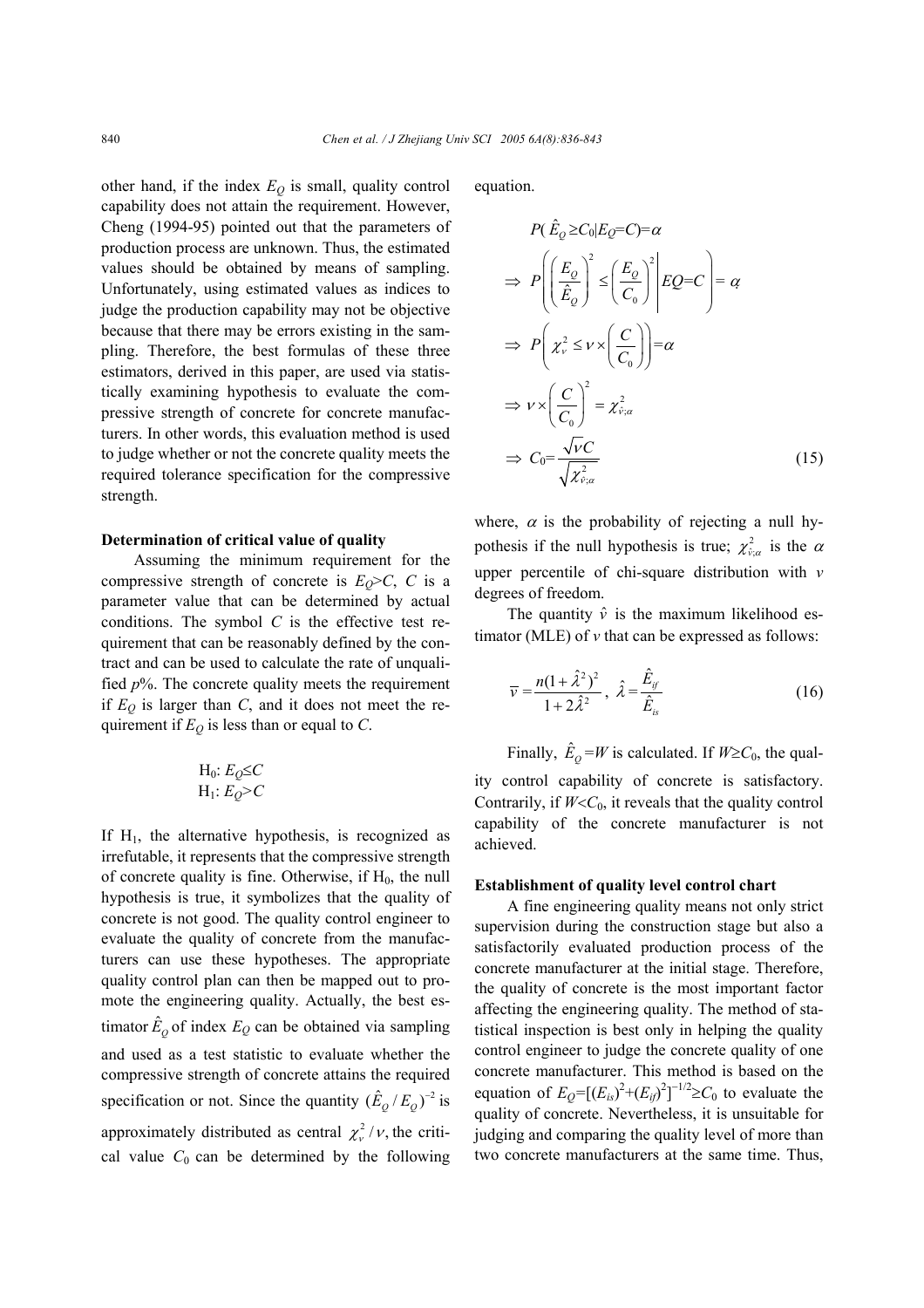the various values of significance level  $C_0$  is calculated based on the requirement of concrete quality  $(E<sub>O</sub>=C)$  and numbers of tested concrete sample *n* and under the consideration of various values of significance level  $\alpha$ -risk. The  $E_{if}$  is along the horizontal axis and the  $E_{is}$  is used as the ordinate. Then, the quality control level chart of concrete suppliers is plotted in Fig.1. The following example is used to clarify this figure. When *C*=1.0 and

(1) Significance level  $\alpha=0.1$ ,  $C_0=1.654$ . The contour line of  $E<sub>Q</sub>=1.654$  is plotted based on the equation of  $E_Q = [(E_{is})^2 + (E_{if})^2]^{-1/2}$ .

(2) If significance level  $\alpha$ =0.01,  $C_0$ =1.283. Then, the contour line of  $E_Q$ =1.283 is plotted based on the equation of  $E_Q = [(E_{is})^2 + (E_{if})^2]^{-1/2}$ .



**Fig.1 The quality control level chart for concrete supplier** 

## **Evaluation procedure and decision-making**

In order to rapidly select fine concrete suppliers for the quality control engineer, a set of convenient, useful evaluation criteria, and decision-making method for the quality of concrete can be established, discussed as follows.

(1) Determining the *C* value of concrete quality level and significance level  $\alpha$ -risk value as comparison pattern for quality.

(2) Determining the number of sample *n* for sampling. Calculate the values of  $\hat{E}_{if}$ ,  $\hat{E}_{is}$ ,  $\hat{E}_{o}$ ,  $\hat{\lambda}$  and  $\hat{v}$  based on test value of concrete cylinders.

(3) According to Eq.(15), calculate the critical value  $C_0$  based on significance level value of  $\alpha$ =0.10 and  $\alpha=0.01$ , and two contour lines of  $E_0=C_0$  are plotted base on the equation of  $E_Q = [(E_{is})^2 + (E_{if})^2]^{-1/2}$ .

(4) The coordinate points of  $(\hat{E}_{if}, \hat{E}_{is})$ , indices

of concrete quality of test cylinders calculated for concrete manufacturer, can be used to plot a quality control level chart for the concrete suppliers.

(5) Using the following decision-making criteria to select fine quality concrete suppliers:

Criteria a: if the coordinate point  $(\hat{E}_{if}, \hat{E}_{is})$  of the test concrete cylinder is located outside the contour line of  $\alpha$ =0.10, it indicates that the quality of concrete is not satisfactory.

Criteria b: if the coordinate point  $(\hat{E}_{if}, \hat{E}_{is})$  of the test concrete cylinder is just located on the contour line of  $\alpha$ =0.10, it shows that the concrete quality just attains the basic requirement. To prevent the poor quality concrete of a concrete supplier from affecting the quality of construction, the changeable situation of concrete quality should be incessantly supervised.

Criteria c: if the coordinate point  $(\hat{E}_{if}, \hat{E}_{i})$  of the test concrete cylinder is located between contour lines of  $\alpha$ =0.10 and  $\alpha$ =0.01, it indicates that the concrete quality of this manufacturer is of desirable quality.

Criteria d: if the coordinate point  $(\hat{E}_{if}, \hat{E}_{is})$  of the test concrete cylinder is located inside on contour line of  $\alpha=0.01$ , it reveals that the concrete quality of this concrete factory is very good.

Obviously, when the coordinate point  $(\hat{E}_{if}, \hat{E}_{is})$ of the test concrete cylinder is closer to the center of the coordinate, it expresses that the quality for the compressive strength of concrete is better. Contrarily, if the coordinate point  $(\hat{E}_{if}, \hat{E}_{is})$  of the test concrete cylinder is farther from the center of the coordinate, it indicates that the quality of concrete is undesirable. Actually, the above-mentioned evaluation procedure and decision-making criteria enable the quality control engineer not only to evaluate if the individual concrete supplier meets the basic quality requirement or not, but also to choose the fine quality concrete manufacturer based on the distance of the coordinate point of  $(\hat{E}_{if}, \hat{E}_{is})$  from the center of the coordinate. For example, if the coordinate point locates between these two contour lines, it represents that the quality of the concrete meets the requirement of  $\alpha$ =0.10. If the significance level rises to  $\alpha=0.01$ , the quality level should obviously be improved and strengthened. With the above conclusions summarized, the quality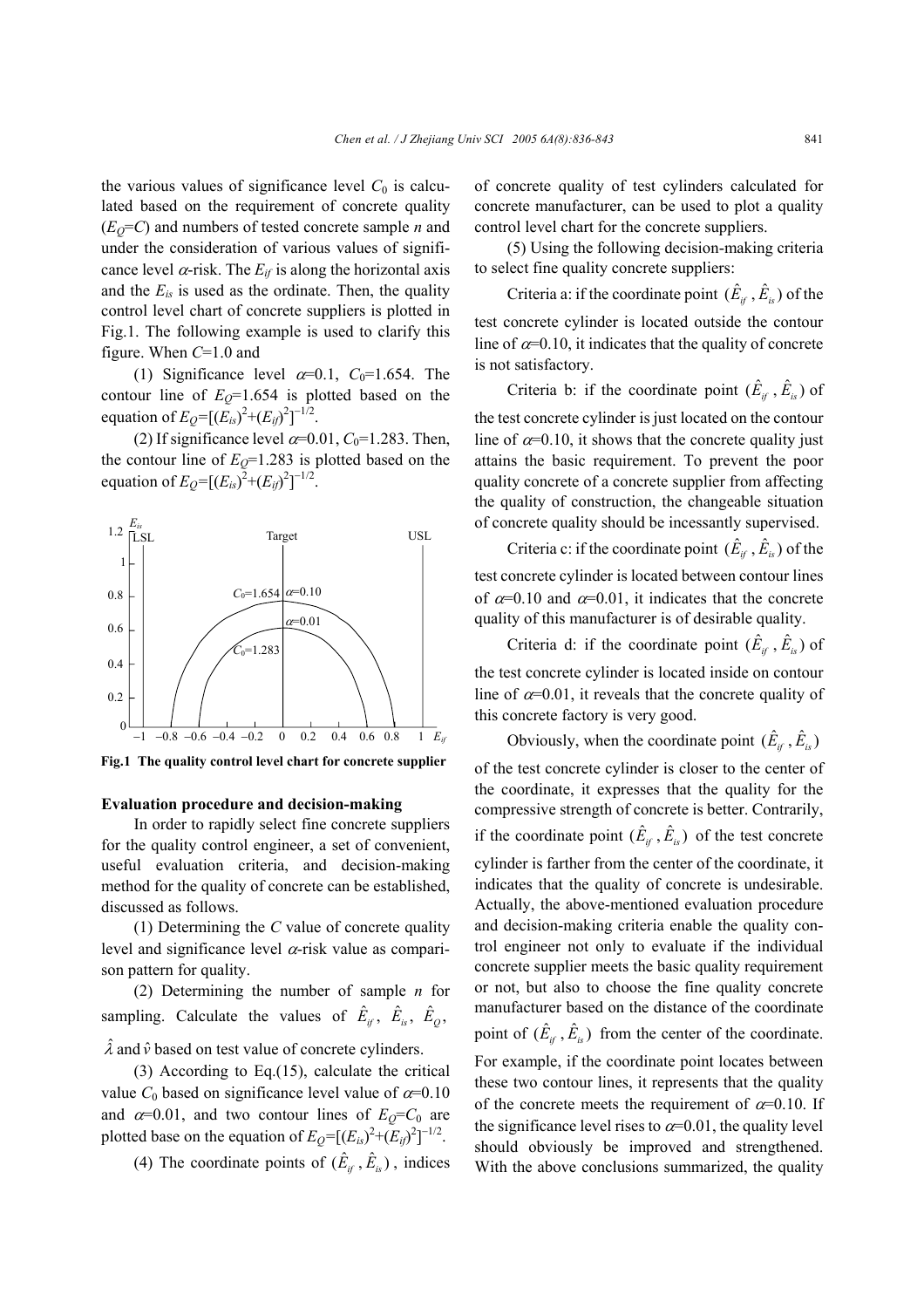control level chart proposed in this paper can be timely used by a quality control engineer to compare the concrete quality levels of different concrete manufacturers simultaneously. It is used as a decision-maker for selecting the best quality concrete manufacturer.

# INVESTIGATION OF EXAMPLE

The quality control index of concrete quality uses the value of the index to assess whether the concrete quality meets the required fitness and stability. Therefore, the evaluation standard for concrete quality in ACI code (ACI, 1996) is used to judge the production and quality control capability of concrete manufacturers in this paper. An example is discussed below. The data for testing the compressive strength of concrete came from four different concrete manufacturers. The quality estimation formulas, evaluation procedure and decision-making criteria, proposed in this paper, are used to evaluate and explain the production process and quality control capability of concrete factories. Under the provision of ACI 318-95 Section 5.3, the target value *T*, the maximum allowable error value *d*, the upper specification limit *U* and the lower specification limit *L* are defined as follows: *T*=4000 psi, *d*=400 psi, *U*=*T*+*d*=4000+400=4400 psi and *L*=*T*–*d*=4000−400=3600 psi. The results of tests of the four concrete manufacturers, analyzed by the proposed equations, are shown in Fig.2. The comparison results are discussed below:

1. Concrete supplier 1: the SP1 point is located on the significance level  $\alpha=0.10$  contour line, it reveals that the quality control capability is fine. The risk level  $0.01 \leq \alpha \leq 0.10$ .



2. Concrete supplier 2: the SP2 point is situated outside the significance level  $\alpha=0.10$  contour line, so the risk level is too high,  $\alpha$  > 0.10, obviously indicating that the quality of concrete from concrete supplier 2 is unsatisfactory.

3. Concrete supplier 3: the SP3 point is located just on the significance level  $\alpha$ =0.10 contour line, the concrete quality level roughly attains the quality specification of risk level,  $\alpha$ =0.05. That is, the quality of concrete supplied by concrete supplier 3, should be supervised strictly.

4. Concrete supplier 4: the SP4 point is located in the block of the significance level  $\alpha$ =0.05 contour line. Obviously, this concrete supplier has best quality control capability and offers the best concrete quality.

The decision-making criteria help the construction-engineering unit to select the best concrete supplier. In this paper, the decreasing order sequence of selecting concrete manufacturers is suggested as follows: SP4→SP1→SP3→SP2. The proposed procedure and decision-making criteria comprise a very good method for the engineering unit to evaluate the quality control capability of concrete factories an thus make the wisest purchase choice.

# **CONCLUSION**

The quality of raw materials and the fitness degree and stability degree of concrete quality affect the stability of concrete structures tremendously. To ensure the quality of concrete provides adequate compressive strength to the structure, ACI code prescribes a statistical approach which, however, lacks an appropriate and convenient evaluation method to judge the fitness and stability of compressive strength of concrete. In this paper a new evaluation method is developed to objectively evaluate the fitness and stability degree of compressive strength of concrete. A statistical inference is used to create an easy, effective and reliable evaluation tool. Engineers and researchers can use this method to evaluate the fitness and stability degree of compressive strength of the concrete, be it a newly developed type or the often-used type. Further, the indices of fitness and stability based on this method can be used to plot the quality control level chart. The production level, de-**Fig.2 The comparison of four concrete suppliers** viation degree and the influence of various concrete